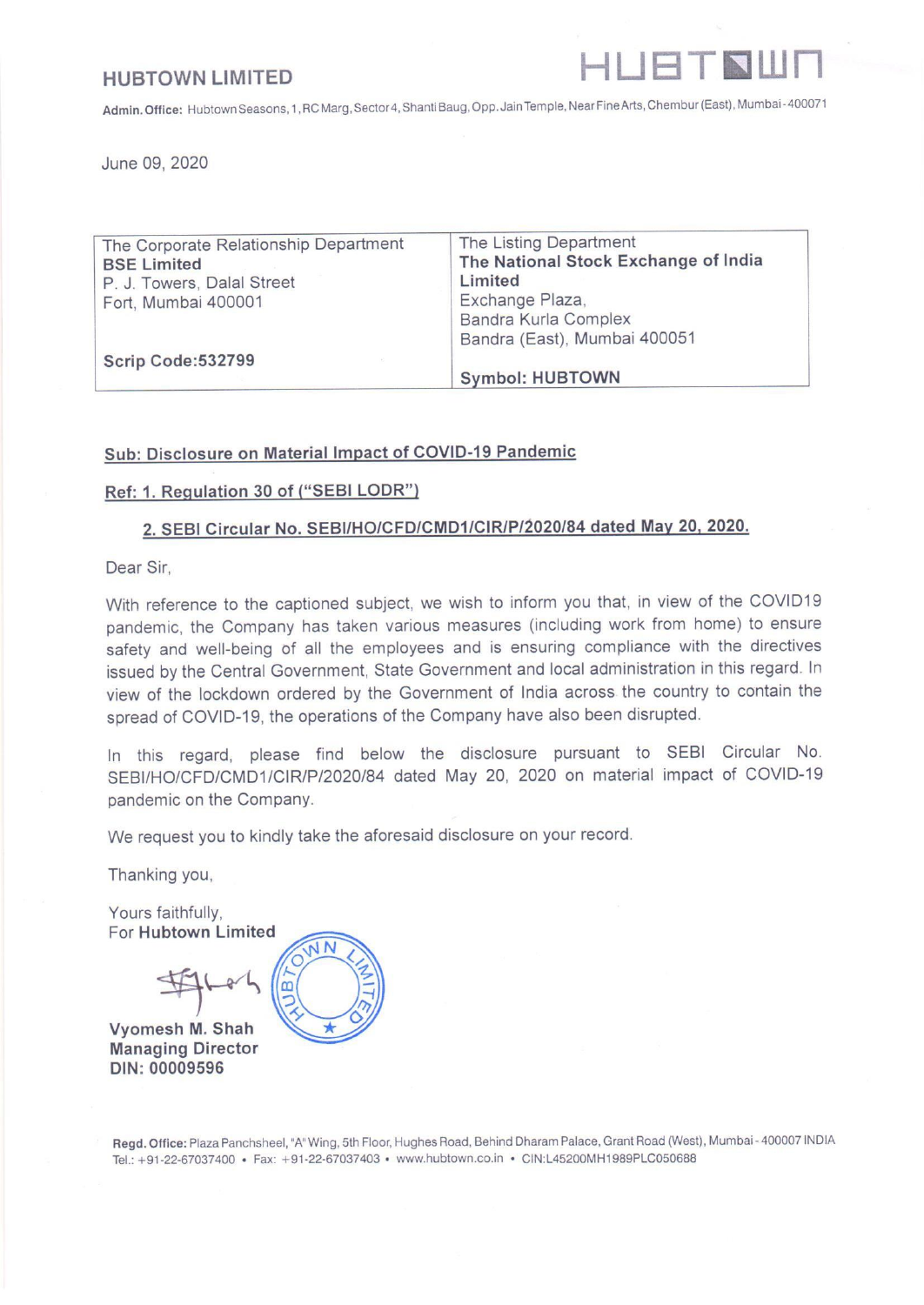

## **HUBTOWN LIMITED**

Admin. Office: Hubtown Seasons, 1, RC Marg, Sector 4, ShantiBaug, Opp. Jain Temple, Near Fine Arts, Chembur (East), Mumbai-400071 BTOWN LIMITED<br>
n. Office: Hubtown Seasons, 1, RC Marg, Sector 4, Shanti Baug<br>
DISCLOSURE OF MATERIAL I

|         | <b>JBTOWN LIMITED</b>                                                                                                                 | HUBTNUI                                                                                                                                                                                                                                                                                                                                                                                                                                             |
|---------|---------------------------------------------------------------------------------------------------------------------------------------|-----------------------------------------------------------------------------------------------------------------------------------------------------------------------------------------------------------------------------------------------------------------------------------------------------------------------------------------------------------------------------------------------------------------------------------------------------|
|         |                                                                                                                                       | nin. Office: Hubtown Seasons, 1, RC Marg, Sector 4, Shanti Baug, Opp. Jain Temple, Near Fine Arts, Chembur (East), Mumbai-4!<br>DISCLOSURE OF MATERIAL IMPACT OF COVID-19 PANDEMIC                                                                                                                                                                                                                                                                  |
| Sr. No. | Particulars                                                                                                                           | <b>Disclosure</b>                                                                                                                                                                                                                                                                                                                                                                                                                                   |
| 1.      | Impact of the CoVID-19<br>pandemic on the business                                                                                    | Covid -19 Pandemic has led to disruption in the<br>business of the Company. We, being in the real<br>estate sector, all our sites were completely shut down<br>from 22.03.2020.Subsequently, the labour has<br>migrated to its native place thereby leading to<br>uncertainty on resumption of operations. All these<br>factors will ultimately lead to delay in completion of<br>projects and handing over of possession of units to<br>Customers. |
| 2.      | Ability<br>to<br>maintain<br>operations<br>including<br>the<br>factories/units/office spaces<br>functioning<br>and<br>closed<br>down; | The operations<br>a. At office was only partial due to shut down.<br>Whatever was possible with work for home by<br>staff were being done.<br>b. At sites were complete shut, as was not<br>permitted under shut down.                                                                                                                                                                                                                              |
| 3.      | Schedule<br>if<br>any,<br>restarting the operations                                                                                   | Uncertain as of now, as company and its most of the<br>sites are based at Mumbai, where unlock is only<br>for nominal till 30 <sup>th</sup> June, 2020.                                                                                                                                                                                                                                                                                             |
| 4.      | Step taken<br>to<br>smooth<br>functioning<br>of<br>operations.                                                                        | All the construction site, essential safety work are<br>put in place. However with labour not available and<br>office required to operate from 9 <sup>th</sup> June only with<br>10% staff strength, smooth functioning in near future<br>is not possible. However care is being taken to<br>ensure to maintain the functioning at the minimum<br>ensure  level. Key employees do work from home.                                                   |
|         |                                                                                                                                       | 1<br>Delay in completion of Projects.<br>2.<br>Slow movement in Trade Receivables<br>3. Price, may see downward trends.<br>High Inventory Cost.<br>4.<br>5. Expected Cancellations of sold units.<br>6. Downward Valuation of inventory of FSI<br>/Finished apartments and under construction<br>units,                                                                                                                                             |
| 5.      | Estimation of<br>the<br>future<br>impact of CoVID-19 on its<br>operations.                                                            | All the above factors will ultimately affect the<br>profitability and Cash Flows of the Company,<br>during current year.<br>NN                                                                                                                                                                                                                                                                                                                      |

# DISCLOSURE OF MATERIAL IMPACT OF COVID-19 PANDEMIC

**pbar 400** Pegd. Office: Plaza Panchsheel, "A" Wing, 5th Floor, Hughes Road, Behind Dharam Palace, Grant Road (West), Mambar<sup>k</sup>400007 INDIA Tel.: +91-22-67037400 + Fax: +91-22-67037403 » www.hubtown.co.in \* CIN:L45200MH1989PLC050688